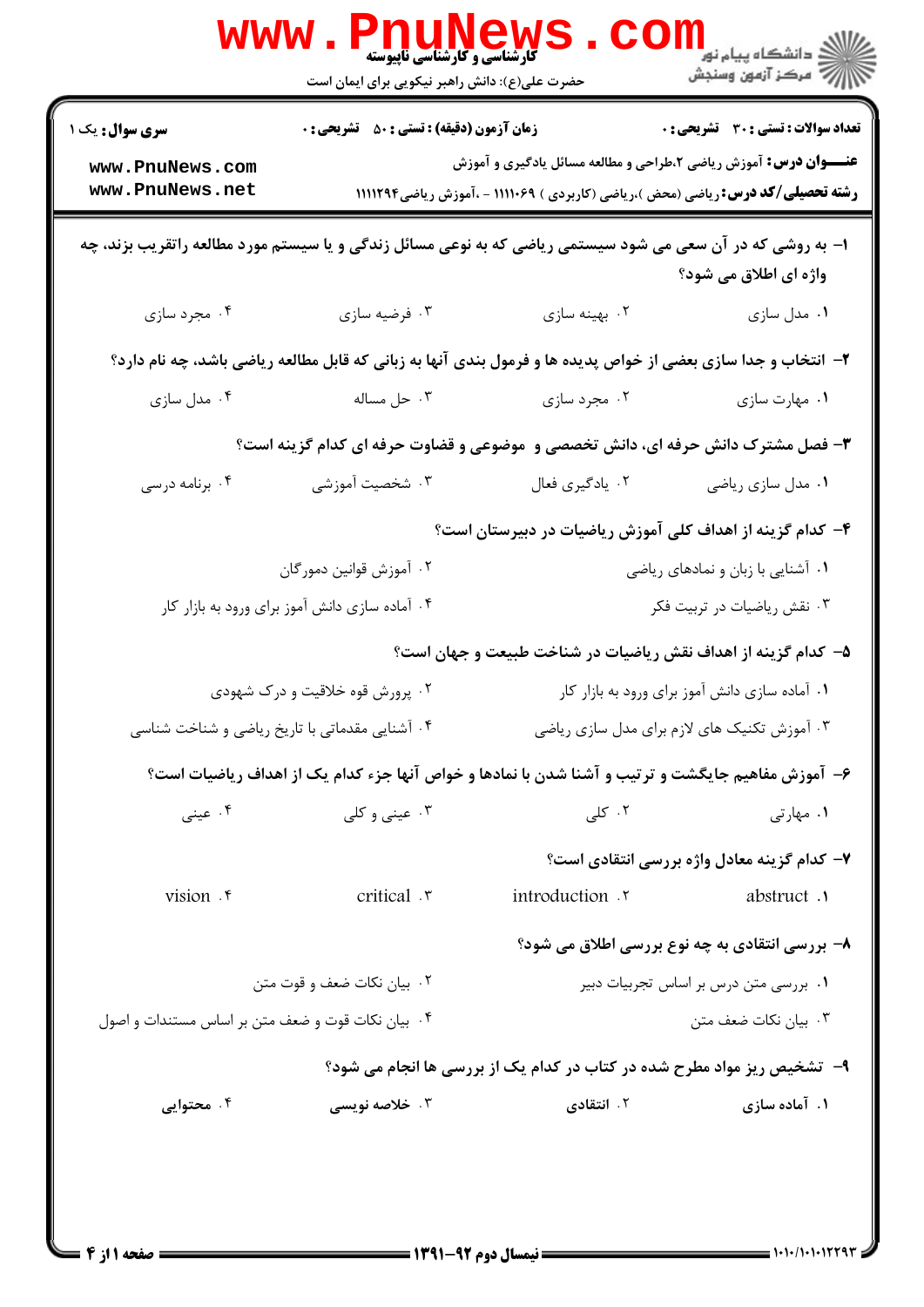|                                                    | المسلم السياسي وكارشناسي تابيوسته بالمسلم المسلم المسلم المسلم المسلم المسلم المسلم المسلم المسلم ال<br>حضرت علی(ع): دانش راهبر نیکویی برای ایمان است |                                                                                                                                                                   | <mark>د</mark> دانشگاه پيام نور<br>// مرکز آزمون وسنجش |
|----------------------------------------------------|-------------------------------------------------------------------------------------------------------------------------------------------------------|-------------------------------------------------------------------------------------------------------------------------------------------------------------------|--------------------------------------------------------|
| <b>سری سوال : ۱ یک</b>                             | <b>زمان آزمون (دقیقه) : تستی : 50 ٪ تشریحی : 0</b>                                                                                                    |                                                                                                                                                                   | تعداد سوالات : تستي : 30 ٪ تشريحي : 0                  |
| www.PnuNews.com<br>www.PnuNews.net                 |                                                                                                                                                       | <b>عنـــوان درس:</b> آموزش ریاضی ۲،طراحی و مطالعه مسائل یادگیری و آموزش<br><b>رشته تحصیلی/کد درس:</b> ریاضی (محض )،ریاضی (کاربردی ) ۱۱۱۱۰۶۹ - ،آموزش ریاضی1۱۱۱۲۹۴ |                                                        |
|                                                    |                                                                                                                                                       | <b>۱۰</b> - کدام یک از مطالب از اصول بررسی انتقادی کتاب درسی به شمار می رود؟                                                                                      |                                                        |
| ۰۲ تسریع استفاده از کتاب در مراجعات و تحقیقات بعدی |                                                                                                                                                       | ۰۱ بررسی متن درس از حیث هنری و طراحی آموزشی                                                                                                                       |                                                        |
|                                                    | ۰۴ تشخیص اهداف جزئی موضوعات مطرح شده                                                                                                                  |                                                                                                                                                                   | ۰۳ بررسی ریز مواد مطرح شده                             |
|                                                    |                                                                                                                                                       | 11- معمولاً بررسی میزان انطباق متن درس بر پایه روش فعال تدریس در کدام یک از بررسی ها مورد توجه قرار می گیرد؟                                                      |                                                        |
| ۰۴ خلاصه نویسی                                     | ۰۳ آماده سازی                                                                                                                                         | ۰۲ انتقادی                                                                                                                                                        | ۰۱ محتوایی                                             |
|                                                    |                                                                                                                                                       | ۱۲- کدام یک از گزینه ها از اهداف بررسی آماده سازی موضوع درسی به شمار می رود؟                                                                                      |                                                        |
|                                                    | <b>۲ . تشخیص اهداف جزئی موضوع درس</b>                                                                                                                 |                                                                                                                                                                   | ۰۱ توانایی بیشتر معلم در ارائه موضوع درس               |
|                                                    | ۰۴ بررسی ریز مواد مطرح شده                                                                                                                            |                                                                                                                                                                   | ۰۳ تشخیص مهارت مولف یا مولفین                          |
|                                                    |                                                                                                                                                       | ۱۳- خلاصه نویسی یک درس یا یک مقاله علمی بیشتر به چه منظوری انجام می شود؟                                                                                          |                                                        |
|                                                    | ۰۲ کمک به دانش آموز در فهم بیشتر درس                                                                                                                  |                                                                                                                                                                   | ٠١ كمك به دبير براي آماده شدن براي تدريس               |
| ۰۴ کمک به پژوهشگران در مطالعه و یادگیری            |                                                                                                                                                       |                                                                                                                                                                   | ۰۳ کمک به پژوهشگران در تحقیقات علمی                    |
|                                                    |                                                                                                                                                       | ۱۴- منحنی مقاطع مخروطی از مطالعه و بررسی کدام یک از موارد ذیل بوجود می آیند؟                                                                                      |                                                        |
|                                                    | ۰۲ تقاطع صفحه با مخروط                                                                                                                                |                                                                                                                                                                   | ٠١ تقاطع خط با مخروط                                   |
| ۰۴ تقاطع دايره با مخروط                            |                                                                                                                                                       |                                                                                                                                                                   | ۰۳ تقاطع صفحه با دايره                                 |
|                                                    |                                                                                                                                                       | ۱۵− به مکان هندسی مجموعه نقاطی از صفحه که مجموع فاصله های هر یک از آنها از دو نقطه ثابت واقع در آن صفحه، برابر                                                    |                                                        |
|                                                    |                                                                                                                                                       | مقداری ثابت می باشد، چه منحنی اطلاق می شود؟                                                                                                                       |                                                        |
| ۰۴ هذلولی                                          | ۰۳ بیضی                                                                                                                                               | ۰۲ سهمی                                                                                                                                                           | ۰۱ دايره                                               |
|                                                    |                                                                                                                                                       | ۱۶– کدام یک از گزینه ها از اهداف مطالعه یک کتاب درسی توسط دبیر محسوب می شود؟                                                                                      |                                                        |
| ۰۲ آماده کردن دانش آموزان برای شرکت در کنکورها     |                                                                                                                                                       |                                                                                                                                                                   | ۰۱ يادگيري مطالب آن كتاب                               |
| ۰۴ تهیه نوشته ای مکمل برای رده خاصی از دانش آموزان |                                                                                                                                                       | ۰۳ شرکت کردن در آزمون های استخدامی و سایر آزمون ها                                                                                                                |                                                        |
|                                                    |                                                                                                                                                       | ۱۷- محاسبه شدت زمین لرزه به کمک کدام یک از توابع ریاضی تعریف و محاسبه می شود؟                                                                                     |                                                        |
| ۰۴ قدر مطلق                                        | ۰۳ جزء صحيح                                                                                                                                           | ۰۲ مثلثاتی                                                                                                                                                        | ۰۱ لگاريتمي                                            |
|                                                    |                                                                                                                                                       |                                                                                                                                                                   |                                                        |
|                                                    |                                                                                                                                                       |                                                                                                                                                                   |                                                        |
|                                                    |                                                                                                                                                       |                                                                                                                                                                   |                                                        |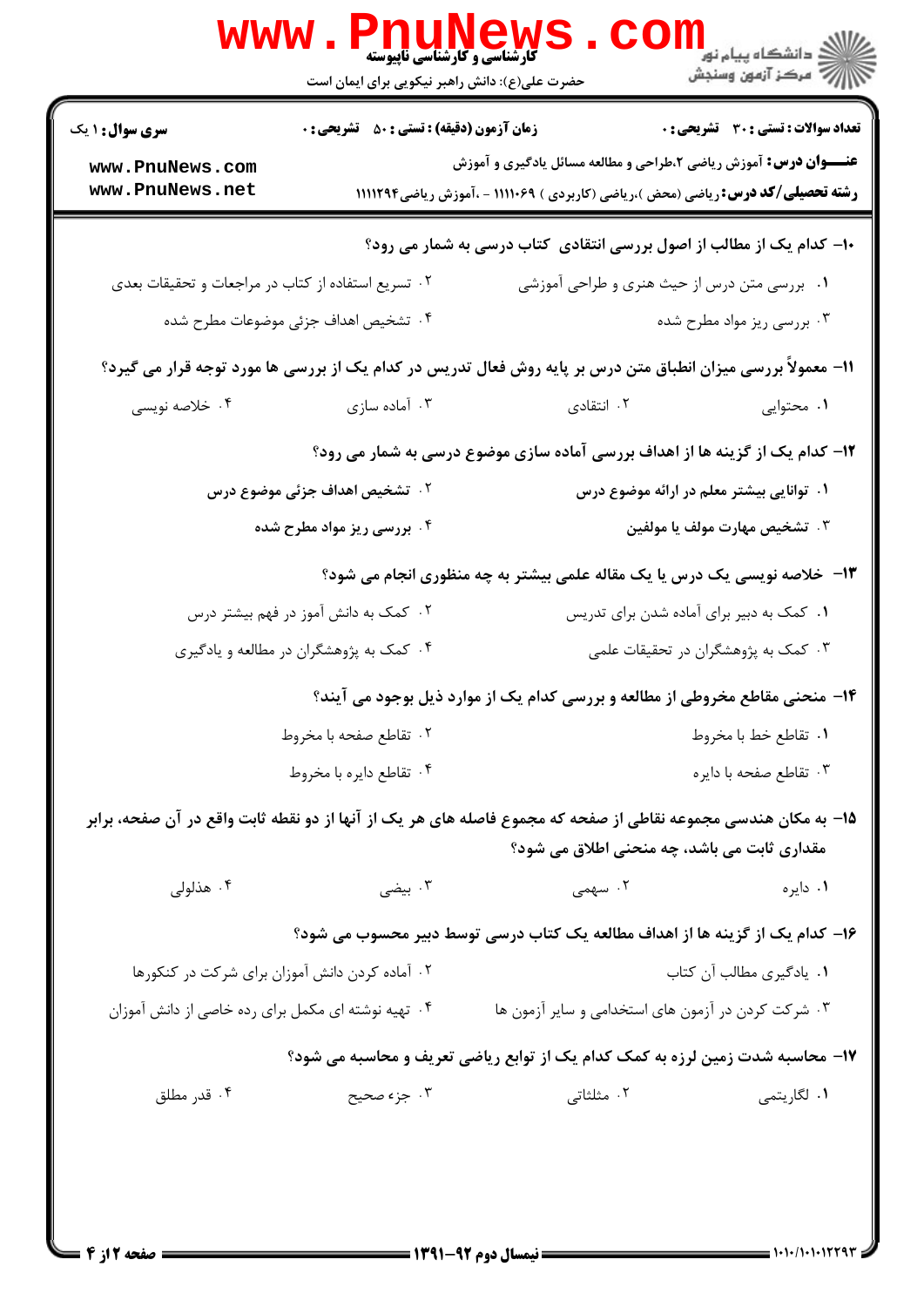|                                                                                                                                        | <b>WWW.PNUNEW</b><br>حضرت علی(ع): دانش راهبر نیکویی برای ایمان است                                      | <b>گارشناسی و کارشناسی ناپیوسته</b>                                         |                                                                                                                                                                                                                  |  |  |
|----------------------------------------------------------------------------------------------------------------------------------------|---------------------------------------------------------------------------------------------------------|-----------------------------------------------------------------------------|------------------------------------------------------------------------------------------------------------------------------------------------------------------------------------------------------------------|--|--|
| <b>سری سوال : ۱ یک</b><br>www.PnuNews.com<br>www.PnuNews.net                                                                           | <b>زمان آزمون (دقیقه) : تستی : 50 ٪ تشریحی : 0</b>                                                      |                                                                             | <b>تعداد سوالات : تستی : 30 ٪ تشریحی : 0</b><br><b>عنـــوان درس:</b> آموزش ریاضی ۲،طراحی و مطالعه مسائل یادگیری و آموزش<br><b>رشته تحصیلی/کد درس: ریاضی (محض )،ریاضی (کاربردی ) ۱۱۱۱۰۶۹ - ،آموزش ریاضی1۱۱۲۹۴</b> |  |  |
|                                                                                                                                        |                                                                                                         |                                                                             | <b>۱۸</b> – کدام گزینه در مورد ارزشیابی صحیح نیست؟                                                                                                                                                               |  |  |
|                                                                                                                                        | ۰۲ ارزشیابی مکمل فرایند تعلیم و تربیت است.                                                              |                                                                             | ۰۱ ارزشیابی در خدمت آموزش و یادگیری است.                                                                                                                                                                         |  |  |
|                                                                                                                                        | ۰۴ ارزشیابی یادگیری را توسعه می دهد.                                                                    |                                                                             | ۰۳ ارزشیابی کم اهمیت و در اولویت های آخر قرار دارد.                                                                                                                                                              |  |  |
|                                                                                                                                        |                                                                                                         |                                                                             | ۱۹- آزمونی که به منظور مقایسه مدارس انجام می گیرد، چه نوع آزمونی است؟                                                                                                                                            |  |  |
| ۰۴ غیر محوری                                                                                                                           | ۰۳ محوری                                                                                                | ۰۲ رسمی                                                                     | ۰۱ جامع                                                                                                                                                                                                          |  |  |
|                                                                                                                                        | +۲- در کدام یک از گزینه ها، اعتبار و اهمیت ارزشیابی جنبه خصوصی داشته و فاقد اعتبار اجتماعی و عمومی است؟ |                                                                             |                                                                                                                                                                                                                  |  |  |
| ۰۴ ارزشیابی جامع                                                                                                                       | ۰۳ ارزشیابی رسمی                                                                                        | ۰۲ ارزشیابی غیر محوری                                                       | ٠١. ارزشيابي محوري                                                                                                                                                                                               |  |  |
|                                                                                                                                        |                                                                                                         |                                                                             | <del>۲۱</del> - معنی واژه curriculum چیست؟                                                                                                                                                                       |  |  |
| ۰۴ چشم انداز                                                                                                                           | ۰۳ رقابت پذیری                                                                                          | ٠٢ برنامه تحصيلى                                                            | ۰۱ خود نظمی                                                                                                                                                                                                      |  |  |
|                                                                                                                                        |                                                                                                         |                                                                             | ۲۲– در ارزشیابی محوری، نتیجه آزمون چگونه تلقی می گردد؟                                                                                                                                                           |  |  |
|                                                                                                                                        | ٢. نتيجه يا نمره بسيار مهم است.                                                                         |                                                                             | ٠١ نتيجه يا نمره اثر كمي بر گروه بندي دانش آموزان دارد.                                                                                                                                                          |  |  |
|                                                                                                                                        | ۰۴ نتیجه، گویای همه حقایق تربیتی نمی باشد.                                                              |                                                                             | ۰۳ نتیجه و نمره امری خصوصی بین دبیر و دانش آموز است.                                                                                                                                                             |  |  |
| ۲۳– قابل استفاده بودن نمرات ارزشیابی جهت ارزیابی مدرسه و سازمان محلی مدارس به لحاظ توان اجرایی، کدام ویژگی<br>ارزشیابی است؟            |                                                                                                         |                                                                             |                                                                                                                                                                                                                  |  |  |
| ۰۴ ارزش پذیری                                                                                                                          | ۰۳ جامع بودن                                                                                            | ۰۲ تشخیص دهندگی                                                             | ۰۱ رسمي بودن                                                                                                                                                                                                     |  |  |
| ۲۴- همه فعالیت هایی که به یادگیری فعال و سازمان یافته دانش آموزان در چارچوب نظام آموزشی منجر می شود، چه نام دارد؟                      |                                                                                                         |                                                                             |                                                                                                                                                                                                                  |  |  |
|                                                                                                                                        | ۰۲ اصول ریاضیات مدرسه                                                                                   |                                                                             | ۰۱ چشم انداز                                                                                                                                                                                                     |  |  |
|                                                                                                                                        | ۰۴ برنامه تحصیلی                                                                                        |                                                                             | ۰۳ استاندارد ریاضیات مدرسه                                                                                                                                                                                       |  |  |
| ۲۵- جمله معروف ″ آموزش و پرورش چیزی است که بعد از فراموش شدن همه آنچه که در مدرسه یاد گرفته می شود برای فرد<br>باقی می ماند ؒ از کیست؟ |                                                                                                         |                                                                             |                                                                                                                                                                                                                  |  |  |
| ۰۴ وايتهلد                                                                                                                             | ۰۳ انیشتاین                                                                                             |                                                                             | ۰ <mark>۱</mark> راسل میلبرت ۲۰۰                                                                                                                                                                                 |  |  |
| ۲۶- فرایندی که در آن نتایج حاصله از ارزشیابی دبیران با نتایج امور ارزشیابی استاندارد تلفیق می گردد، چه نام دارد؟                       |                                                                                                         |                                                                             |                                                                                                                                                                                                                  |  |  |
| curriculum . f                                                                                                                         |                                                                                                         | <b>1. Reliahilty Amelianity Amelianity Amelianity Amelianity Amelianity</b> |                                                                                                                                                                                                                  |  |  |
|                                                                                                                                        |                                                                                                         |                                                                             |                                                                                                                                                                                                                  |  |  |